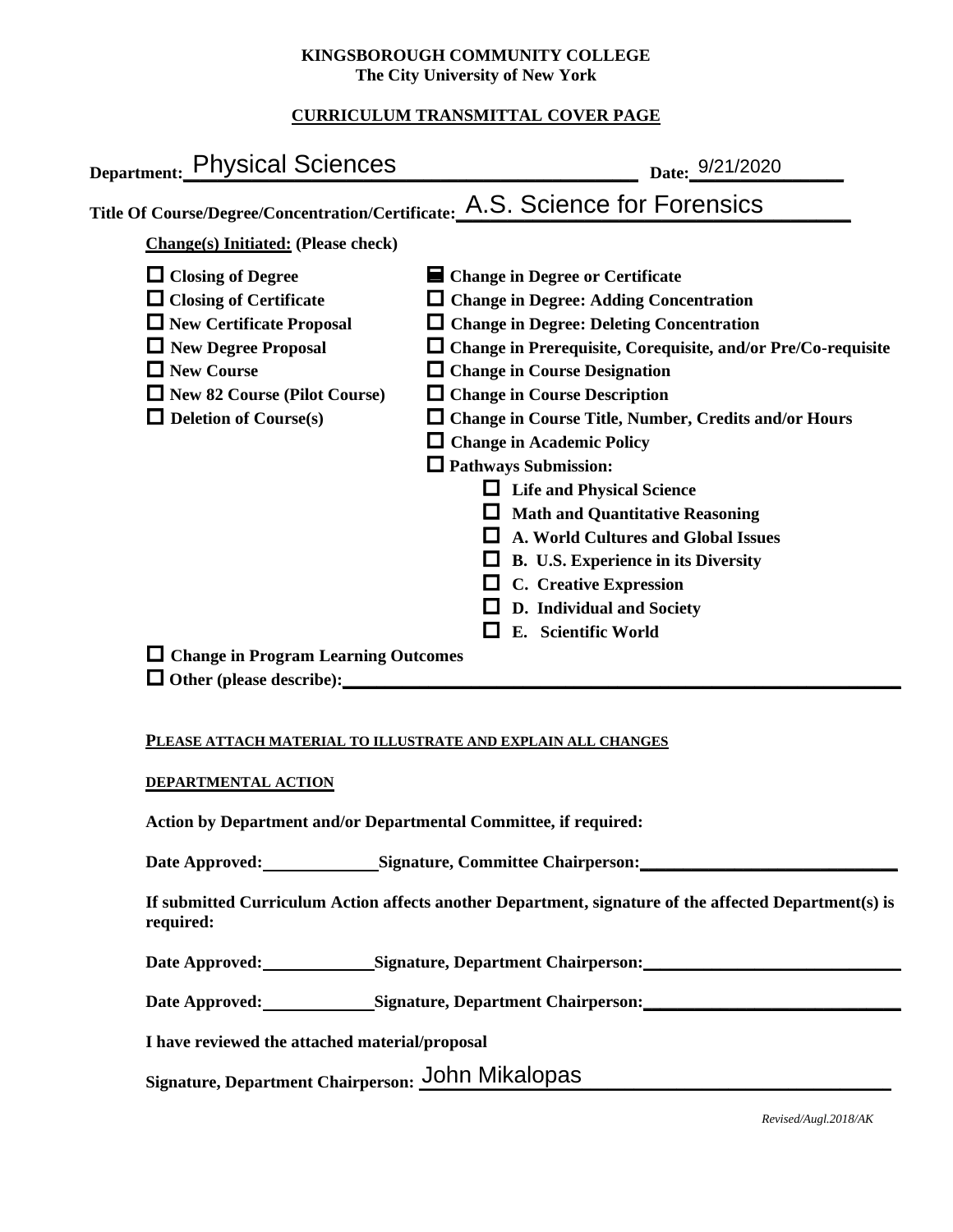| TO:   | FALL 2020 Curriculum Committee                                             |
|-------|----------------------------------------------------------------------------|
| FROM: | John Mikalopas, Ph.D. Professor and Chair, Department of Physical Sciences |
| DATE: | September 21, 2020                                                         |
| RE:   | Change Degree Requirements for the A.S. Science for Forensics              |

The Department of Physical Sciences is proposing a change in degree requirements for the A.S. Science for Forensics.

## **Change:**

1. Addition of MAT 9B0 – College Algebra for STEM Majors, under Required Core: Mathematics and Quantitative Reasoning (MQR)

# **Rationale for Change:**

These changes are necessary based on the proposed new course, MAT 9B0 – College Algebra for STEM Majors, by the Department of Mathematics and Computer Science to the Fall 2020 Curriculum Committee.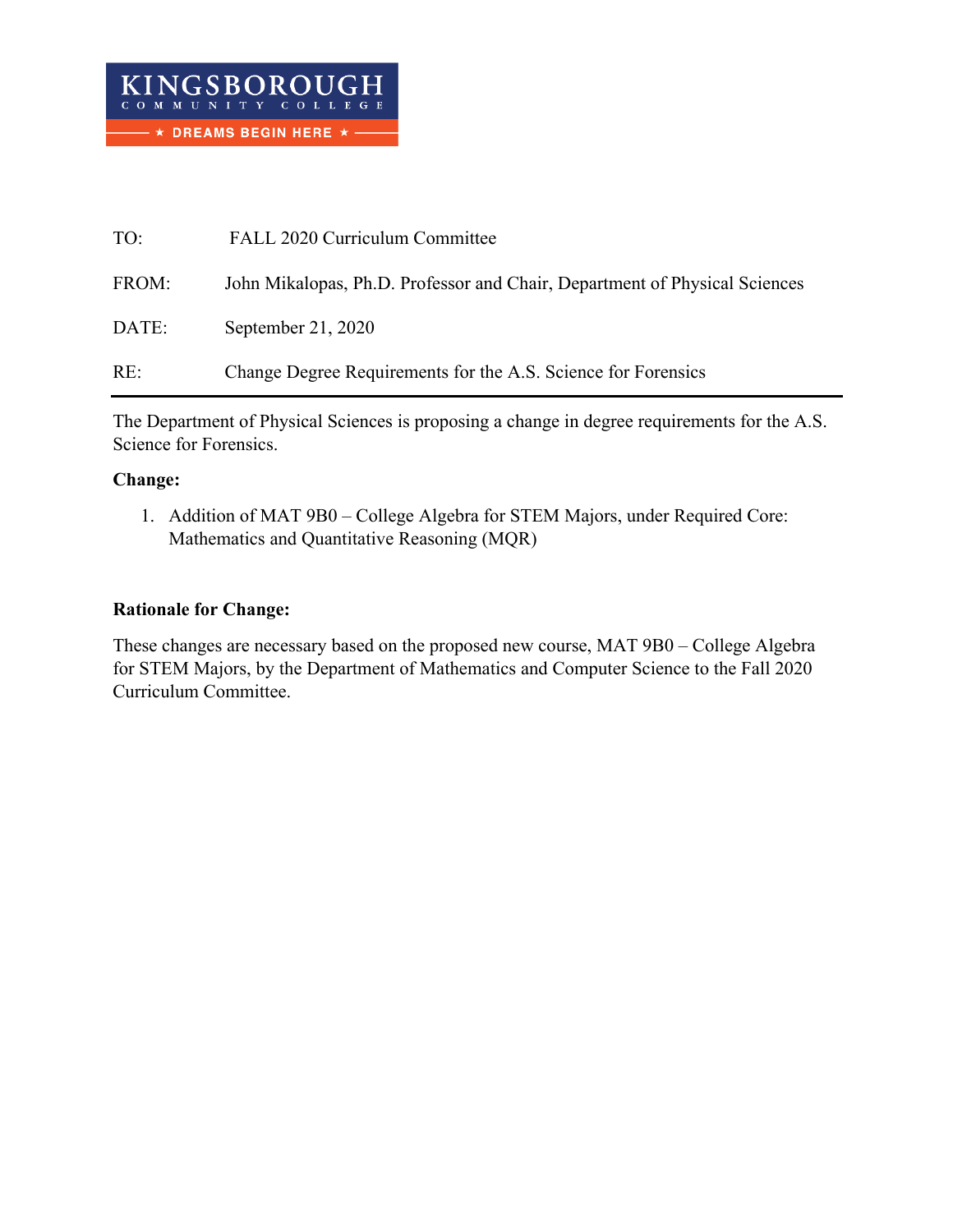|            | Add/Delete/Change   A.S. SCIENCE FOR FORENSICS                                            |                |
|------------|-------------------------------------------------------------------------------------------|----------------|
|            | <b>HEGIS: 5619.00</b>                                                                     |                |
|            | PROGRAM CODE: 34472                                                                       |                |
|            |                                                                                           |                |
|            | <b>CUNY CORE</b>                                                                          | <b>CREDITS</b> |
|            |                                                                                           |                |
|            | <b>REQUIRED CORE: (4 Courses, 13 Credits)</b>                                             | 13             |
|            | When Required Core Courses are specified for a category, they are required for the major  |                |
|            | ENG 1200 - Composition I                                                                  | 3              |
|            | ENG 2400 - Composition II                                                                 | $\overline{3}$ |
|            | Mathematical & Quantitative Reasoning*:                                                   | $\overline{3}$ |
| <b>ADD</b> | MAT 9B0 - College Algebra for STEM Majors or                                              |                |
|            | MAT 900 - College Algebra or                                                              |                |
|            | MAT 1400 - Analytic Geometry and Pre-Calculus Mathematics or                              |                |
|            | MAT 1500 - Calculus I                                                                     |                |
|            | Life and Physical Sciences*:                                                              | 4              |
|            | BIO 1300 - General Biology I                                                              |                |
|            | <b>FLEXIBLE CORE:</b> (6 Courses, 20 Credits)                                             | 20             |
|            |                                                                                           |                |
|            |                                                                                           |                |
|            | When Flexible Core Courses are specified for a category, they are required for the major. |                |
|            | One course from each Group A to D (Group E is satisfied by the courses shown). No more    |                |
|            | than two courses can be selected from the same discipline.                                |                |
|            |                                                                                           |                |
|            | A. World Cultures and Global Issues                                                       |                |
|            | B. U.S. Experience In Its Diversity                                                       |                |
|            | C. Creative Expression<br>D. Individual & Society                                         |                |
|            | E. Scientific World*:                                                                     |                |
|            | BIO 1400 - General Biology II                                                             |                |
|            | CHM 1100 - General Chemistry I                                                            |                |
|            |                                                                                           |                |
|            | <b>DEPARTMENT REQUIREMENTS</b> (6 Courses, 25 Credits)                                    | 25             |
|            |                                                                                           |                |
|            | A cumulative grade point average of 2.50 or above, which includes BIO 1300, BIO 1400,     |                |
|            | and CHM 1100 as well as the following Physical Science Courses is required:               |                |
|            | Additional Physical Sciences Requirements (5 Courses, 22 Credits)                         | 22             |
|            | CHM 1200 - General Chemistry II                                                           | 4              |
|            | CHM 3100 - Organic Chemistry I                                                            | 5              |
|            | CHM 3200 - Organic Chemistry II                                                           | $\overline{5}$ |
|            | PHY 1300 - Advanced General Physics I                                                     | 4              |
|            | PHY 1400 - Advanced General Physics II                                                    | $\overline{4}$ |
|            |                                                                                           |                |
|            | Additional Mathematics Requirement (1 Course, 3 Credits)                                  | $\mathbf{3}$   |
|            | Select one (1) additional course beyond the Mathematical and Quantitative Reasoning (MQR) |                |
|            | course from the following:                                                                |                |
|            | MAT 1000 - College Trigonometry^                                                          |                |
|            | MAT 1400 - Analytic Geometry and Pre-Calculus Mathematics (Recommended)                   |                |
|            | MAT 1500 - Calculus I (Recommended)                                                       |                |
|            | MAT 1600 - Calculus II (Recommended)                                                      |                |
|            |                                                                                           |                |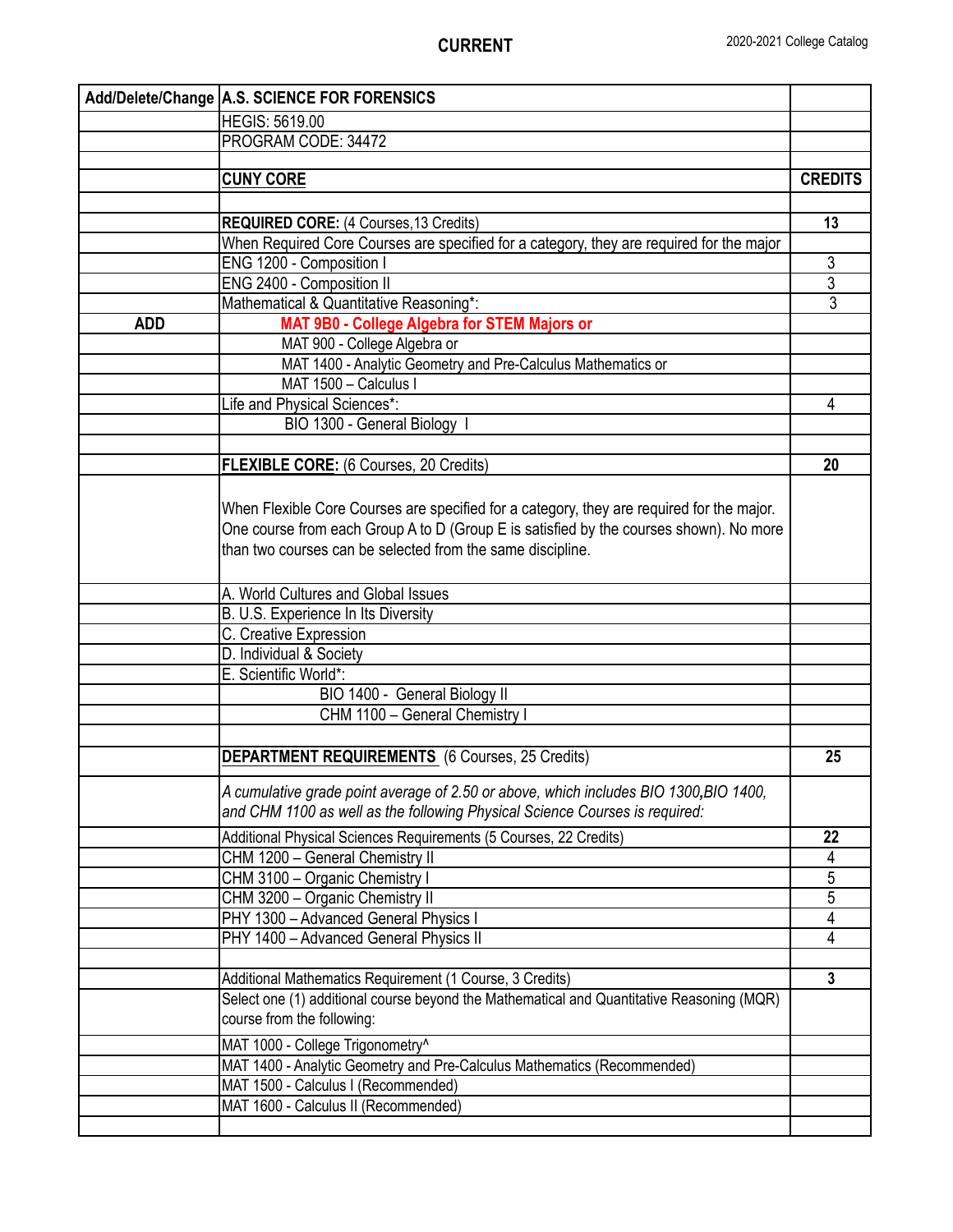| ELECTIVES: 2 credits sufficient to meet the required total 60 credits for the degree.                                                                    | $\overline{2}$ |
|----------------------------------------------------------------------------------------------------------------------------------------------------------|----------------|
| Completion of MAT 1600 - Calculus II is HIGHLY recommended                                                                                               |                |
|                                                                                                                                                          |                |
| <b>TOTAL CREDITS: 60</b>                                                                                                                                 | 60             |
|                                                                                                                                                          |                |
|                                                                                                                                                          |                |
| *This program has a waiver to require particular courses in the Common Core, otherwise more than<br>the minimum credits for the degree may be necessary. |                |
| ^ Depending on Math placement, students may be required to select MAT 1000                                                                               |                |
|                                                                                                                                                          |                |
|                                                                                                                                                          |                |
|                                                                                                                                                          |                |
|                                                                                                                                                          |                |
|                                                                                                                                                          |                |
|                                                                                                                                                          |                |
|                                                                                                                                                          |                |
|                                                                                                                                                          |                |
|                                                                                                                                                          |                |
|                                                                                                                                                          |                |
|                                                                                                                                                          |                |
|                                                                                                                                                          |                |
|                                                                                                                                                          |                |
|                                                                                                                                                          |                |
|                                                                                                                                                          |                |
|                                                                                                                                                          |                |
|                                                                                                                                                          |                |
|                                                                                                                                                          |                |
|                                                                                                                                                          |                |
|                                                                                                                                                          |                |
|                                                                                                                                                          |                |
|                                                                                                                                                          |                |
|                                                                                                                                                          |                |
|                                                                                                                                                          |                |
|                                                                                                                                                          |                |
|                                                                                                                                                          |                |
|                                                                                                                                                          |                |
|                                                                                                                                                          |                |
|                                                                                                                                                          |                |
|                                                                                                                                                          |                |
|                                                                                                                                                          |                |
|                                                                                                                                                          |                |
|                                                                                                                                                          |                |
|                                                                                                                                                          |                |
|                                                                                                                                                          |                |
|                                                                                                                                                          |                |
|                                                                                                                                                          |                |
|                                                                                                                                                          |                |
|                                                                                                                                                          |                |
|                                                                                                                                                          |                |
|                                                                                                                                                          |                |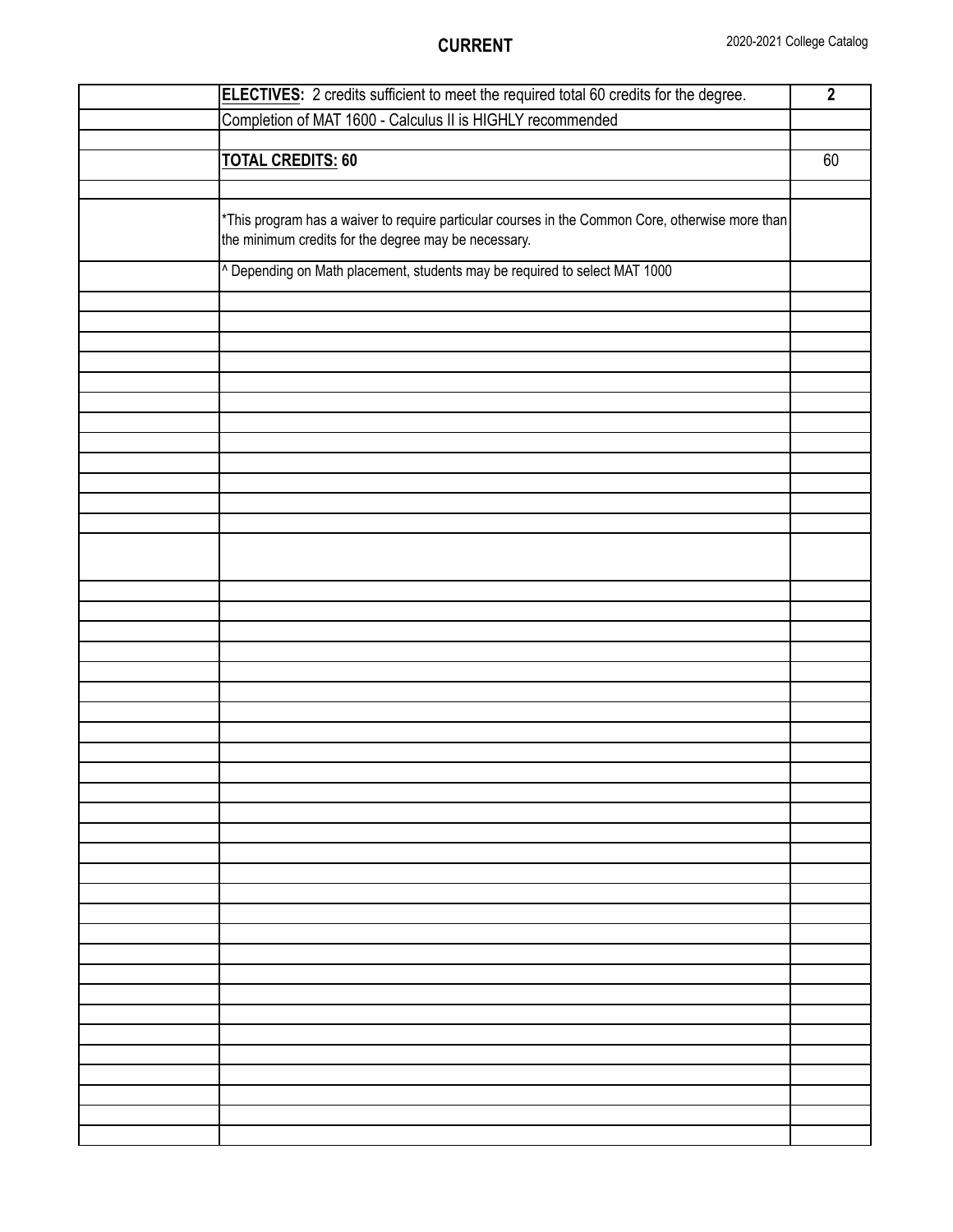| Add/Delete/Change A.S. SCIENCE FOR FORENSICS                                                                                                                         |                |
|----------------------------------------------------------------------------------------------------------------------------------------------------------------------|----------------|
| <b>HEGIS: 5619.00</b>                                                                                                                                                |                |
| PROGRAM CODE: 34472                                                                                                                                                  |                |
|                                                                                                                                                                      |                |
| <b>CUNY CORE</b>                                                                                                                                                     | <b>CREDITS</b> |
|                                                                                                                                                                      |                |
| <b>REQUIRED CORE:</b> (4 Courses, 13 Credits)                                                                                                                        | 13             |
| When Required Core Courses are specified for a category, they are required for the major                                                                             |                |
| ENG 1200 - Composition I                                                                                                                                             | 3              |
| ENG 2400 - Composition II                                                                                                                                            | $\overline{3}$ |
| Mathematical & Quantitative Reasoning*:                                                                                                                              | 3              |
| MAT 9B0 - College Algebra for STEM Majors or                                                                                                                         |                |
| MAT 900 - College Algebra or                                                                                                                                         |                |
| MAT 1400 - Analytic Geometry and Pre-Calculus Mathematics or                                                                                                         |                |
| MAT 1500 - Calculus I                                                                                                                                                |                |
| Life and Physical Sciences*:                                                                                                                                         | 4              |
| BIO 1300 - General Biology I                                                                                                                                         |                |
|                                                                                                                                                                      |                |
| FLEXIBLE CORE: (6 Courses, 20 Credits)                                                                                                                               | 20             |
| When Flexible Core Courses are specified for a category, they are required for the major.                                                                            |                |
| One course from each Group A to D (Group E is satisfied by the courses shown). No more                                                                               |                |
| than two courses can be selected from the same discipline.                                                                                                           |                |
|                                                                                                                                                                      |                |
| A. World Cultures and Global Issues                                                                                                                                  |                |
| B. U.S. Experience In Its Diversity                                                                                                                                  |                |
| C. Creative Expression                                                                                                                                               |                |
| D. Individual & Society                                                                                                                                              |                |
| E. Scientific World*:                                                                                                                                                |                |
| BIO 1400 - General Biology II                                                                                                                                        |                |
| CHM 1100 - General Chemistry I                                                                                                                                       |                |
|                                                                                                                                                                      |                |
| <b>DEPARTMENT REQUIREMENTS</b> (6 Courses, 25 Credits)                                                                                                               | 25             |
| A cumulative grade point average of 2.50 or above, which includes BIO 1300, BIO 1400,<br>and CHM 1100 as well as the following Physical Science Courses is required: |                |
| Additional Physical Sciences Requirements (5 Courses, 22 Credits)                                                                                                    | 22             |
| CHM 1200 - General Chemistry II                                                                                                                                      | 4              |
| CHM 3100 - Organic Chemistry I                                                                                                                                       | 5              |
| CHM 3200 - Organic Chemistry II                                                                                                                                      | 5              |
| PHY 1300 - Advanced General Physics I                                                                                                                                | 4              |
| PHY 1400 - Advanced General Physics II                                                                                                                               | 4              |
|                                                                                                                                                                      |                |
| Additional Mathematics Requirement (1 Course, 3 Credits)                                                                                                             | $\overline{3}$ |
| Select one (1) additional course beyond the Mathematical and Quantitative Reasoning (MQR)                                                                            |                |
| course from the following:                                                                                                                                           |                |
| MAT 1000 - College Trigonometry^                                                                                                                                     |                |
| MAT 1400 - Analytic Geometry and Pre-Calculus Mathematics (Recommended)                                                                                              |                |
| MAT 1500 - Calculus I (Recommended)                                                                                                                                  |                |
| MAT 1600 - Calculus II (Recommended)                                                                                                                                 |                |
|                                                                                                                                                                      |                |
| <b>ELECTIVES:</b> 2 credits sufficient to meet the required total 60 credits for the degree.                                                                         | $\overline{2}$ |
| Completion of MAT 1600 - Calculus II is HIGHLY recommended                                                                                                           |                |
|                                                                                                                                                                      |                |